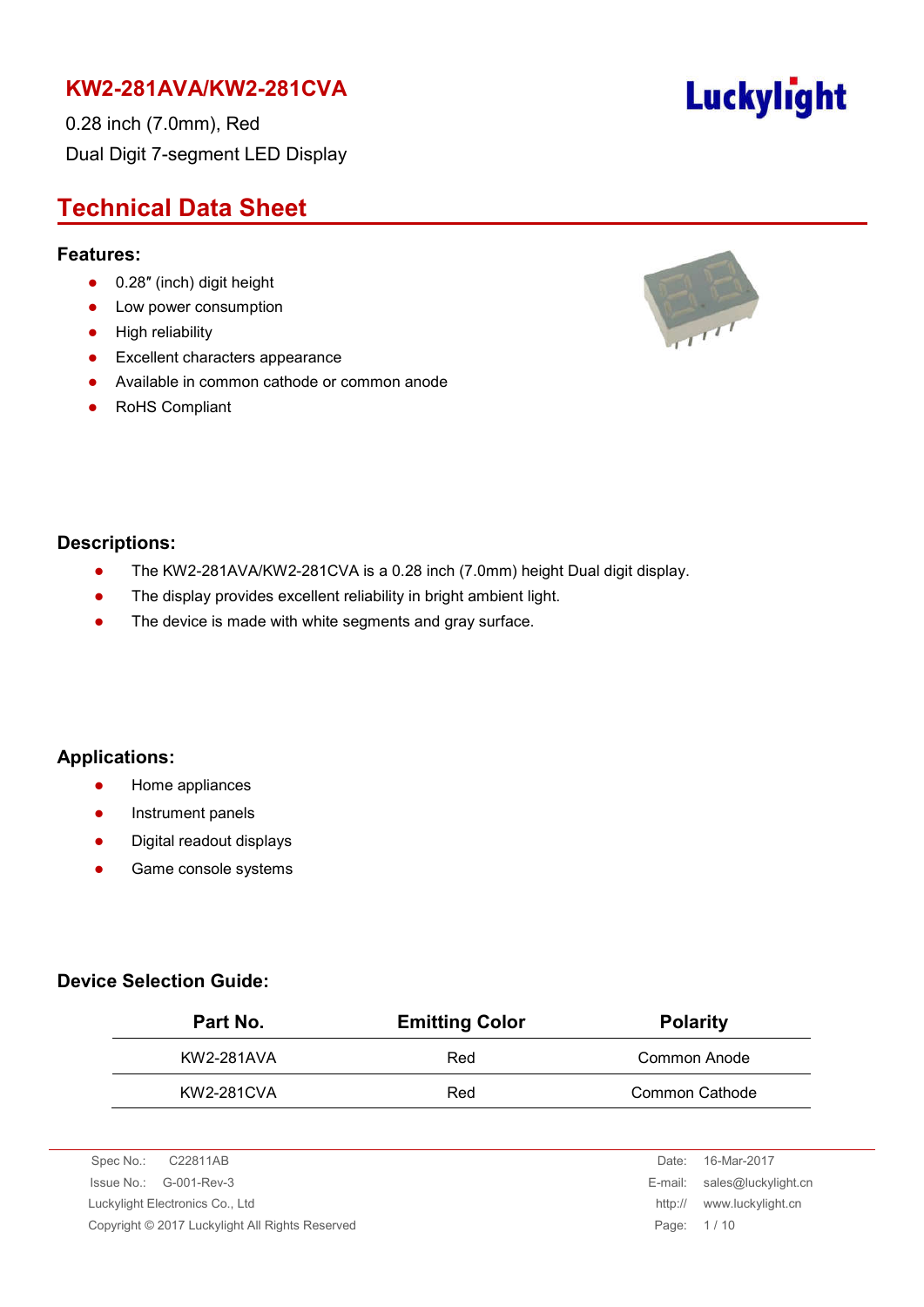

0.28 inch (7.0mm), Red Dual Digit 7-segment LED Display

# **Technical Data Sheet**

#### **Package Dimension:**



Notes:

- 1. All dimensions are in millimeters (inches).
- 2. Tolerance is  $\pm$  0.25 mm (.010") unless otherwise noted.

Spec No.: C22811AB Date: 16-Mar-2017 Issue No.: G-001-Rev-3 E-mail: sales@luckylight.cn Luckylight Electronics Co., Ltd **http:// www.luckylight.cn** Copyright © 2017 Luckylight All Rights Reserved Page: 2 / 10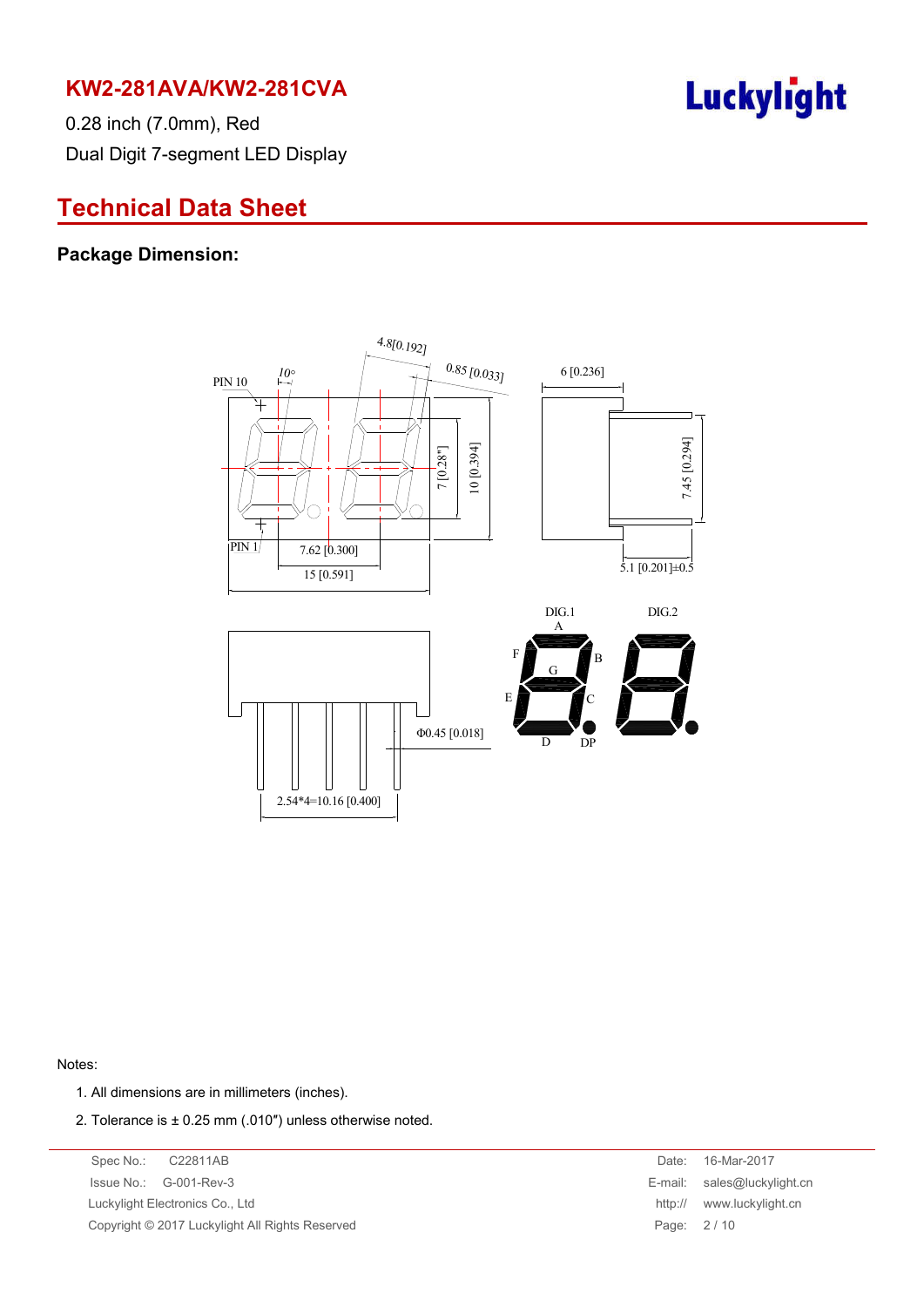0.28 inch (7.0mm), Red Dual Digit 7-segment LED Display

# **Technical Data Sheet**

#### **Internal Circuit Diagram:**

#### Internal Circuit Diagram (Common Anode)



#### KW2-281AVA

# Internal Circuit Diagram (Common Cathode)

#### KW2-281CVA



Spec No.: C22811AB Date: 16-Mar-2017 Issue No.: G-001-Rev-3 E-mail: sales@luckylight.cn Luckylight Electronics Co., Ltd http:// www.luckylight.cn Copyright © 2017 Luckylight All Rights Reserved Page: 3 / 10

# Luckylight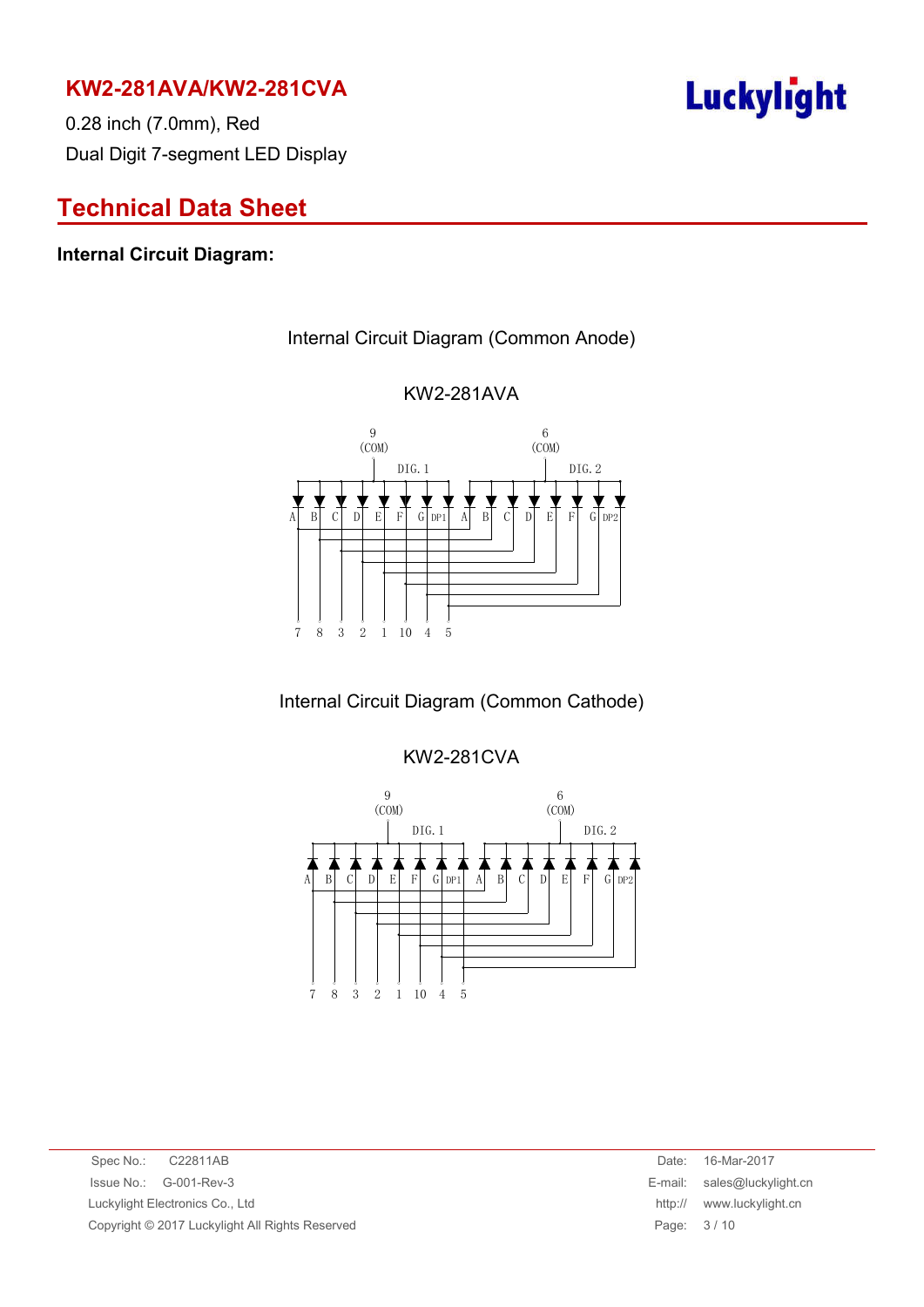

0.28 inch (7.0mm), Red Dual Digit 7-segment LED Display

# **Technical Data Sheet**

#### **Absolute Maximum Ratings at Ta=25**℃

| <b>Parameters</b>                                                        | Symbol                       | <b>Max</b>                         | Unit |
|--------------------------------------------------------------------------|------------------------------|------------------------------------|------|
| Power Dissipation Per Segment                                            | $P_d$                        | 48                                 | mW   |
| Peak Forward Current Per Segment<br>(1/10 Duty Cycle, 0.1ms Pulse Width) | <b>IFP</b>                   | 100                                | mA   |
| Forward Current Per Segment                                              | IF.                          | 20                                 | mA   |
| Reverse Voltage Per Segment                                              | $\mathsf{V}_\mathsf{R}$      | 5                                  | v    |
| <b>Operating Temperature Range</b>                                       | ${\mathsf T}_{\mathsf{opr}}$ | -40 $\degree$ C to +80 $\degree$ C |      |
| Storage Temperature Range                                                | ${\mathsf T}_{\text{stg}}$   | $-40^{\circ}$ C to $+85^{\circ}$ C |      |
| <b>Soldering Temperature</b>                                             | $\mathsf{T}_{\mathsf{sld}}$  | 260℃ for 5 Seconds                 |      |

#### **Electrical Optical Characteristics at Ta=25**℃

| <b>Parameters</b>                 | Symbol              | Min. | Typ. | Max. | Unit | <b>Test Condition</b> |
|-----------------------------------|---------------------|------|------|------|------|-----------------------|
|                                   | I٧                  | 14.0 | 28.0 |      | mcd  | $IF=10mA$ (Note a)    |
| Average Luminous Intensity        |                     | 28.0 | 56.0 | ---  | mcd  | $IF=20mA$ (Note a)    |
| Luminous Intensity Matching Ratio | $I_{v-m}$           |      |      | 2:1  |      | $IF=10mA$             |
| Peak Emission Wavelength          | λp                  |      | 632  |      | nm   | $IF = 20mA$           |
| Dominant Wavelength               | λd                  |      | 624  |      | nm   | IF=20mA (Note b)      |
| Spectral Line Half-Width          | $\triangle \lambda$ |      | 20   |      | nm   | $IF = 20mA$           |
| Forward Voltage Per Segment       | $V_F$               |      | 2.0  | 2.4  | V    | $IF = 20mA$           |
| Reverse Current Per Segment       | <sup>I</sup> R      |      |      | 50   | μA   | $VR=5V$               |

Notes:

- a. Luminous intensity is measured with a light sensor and filter combination that approximates the CIE eye-response curve.
- b. The dominant wavelength (λd) is derived from the CIE chromaticity diagram and represents the single wavelength which defines the color of the device.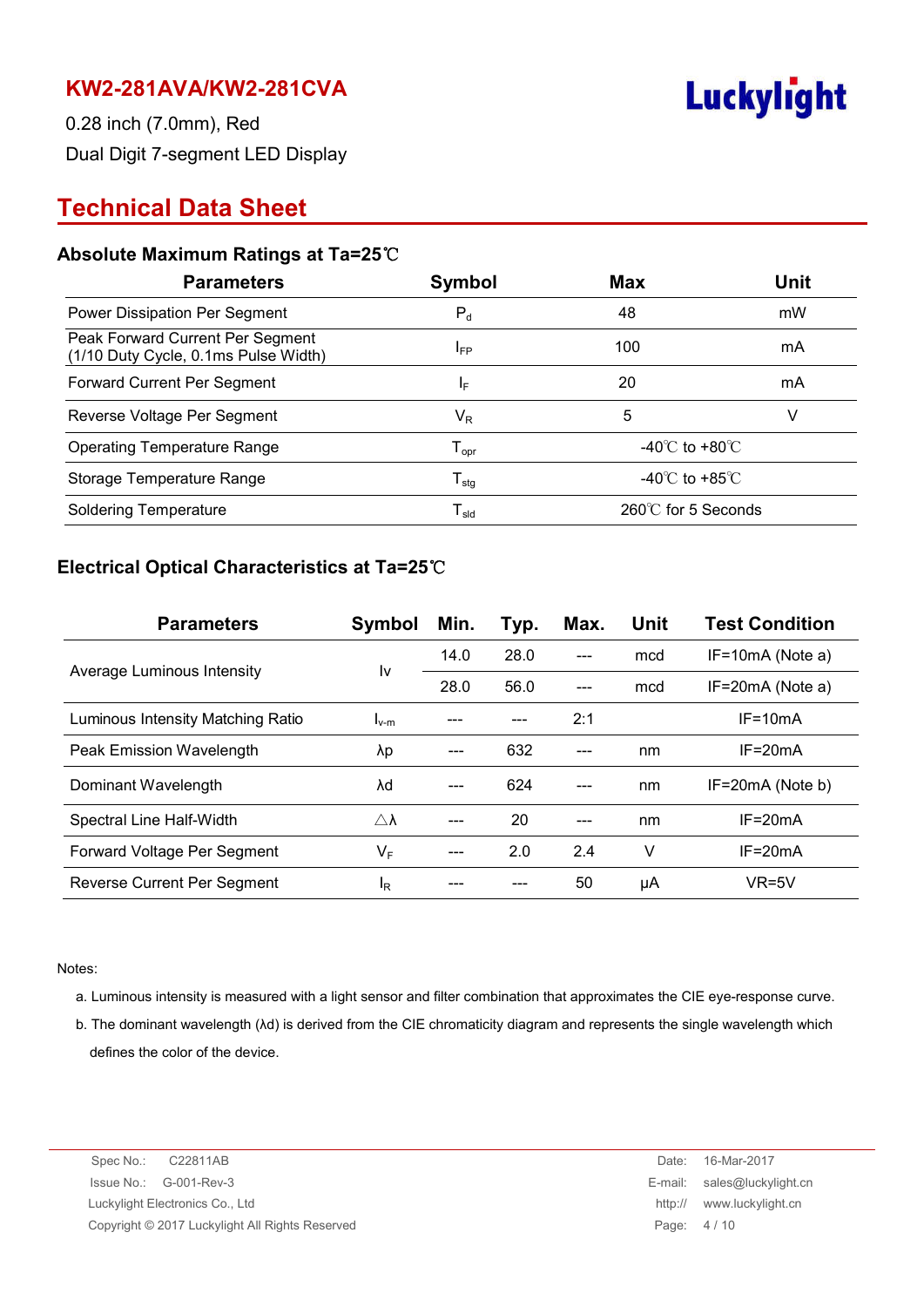

0.28 inch (7.0mm), Red Dual Digit 7-segment LED Display

# **Technical Data Sheet**

### **Typical Electrical / Optical Characteristics Curves (25**℃ **Ambient Temperature Unless Otherwise Noted)**







Luminous Intensity & Forward Current







Spec No.: C22811AB Date: 16-Mar-2017 Issue No.: G-001-Rev-3 E-mail: sales@luckylight.cn Luckylight Electronics Co., Ltd http:// www.luckylight.cn Copyright © 2017 Luckylight All Rights Reserved **Page: 5 / 10** Page: 5 / 10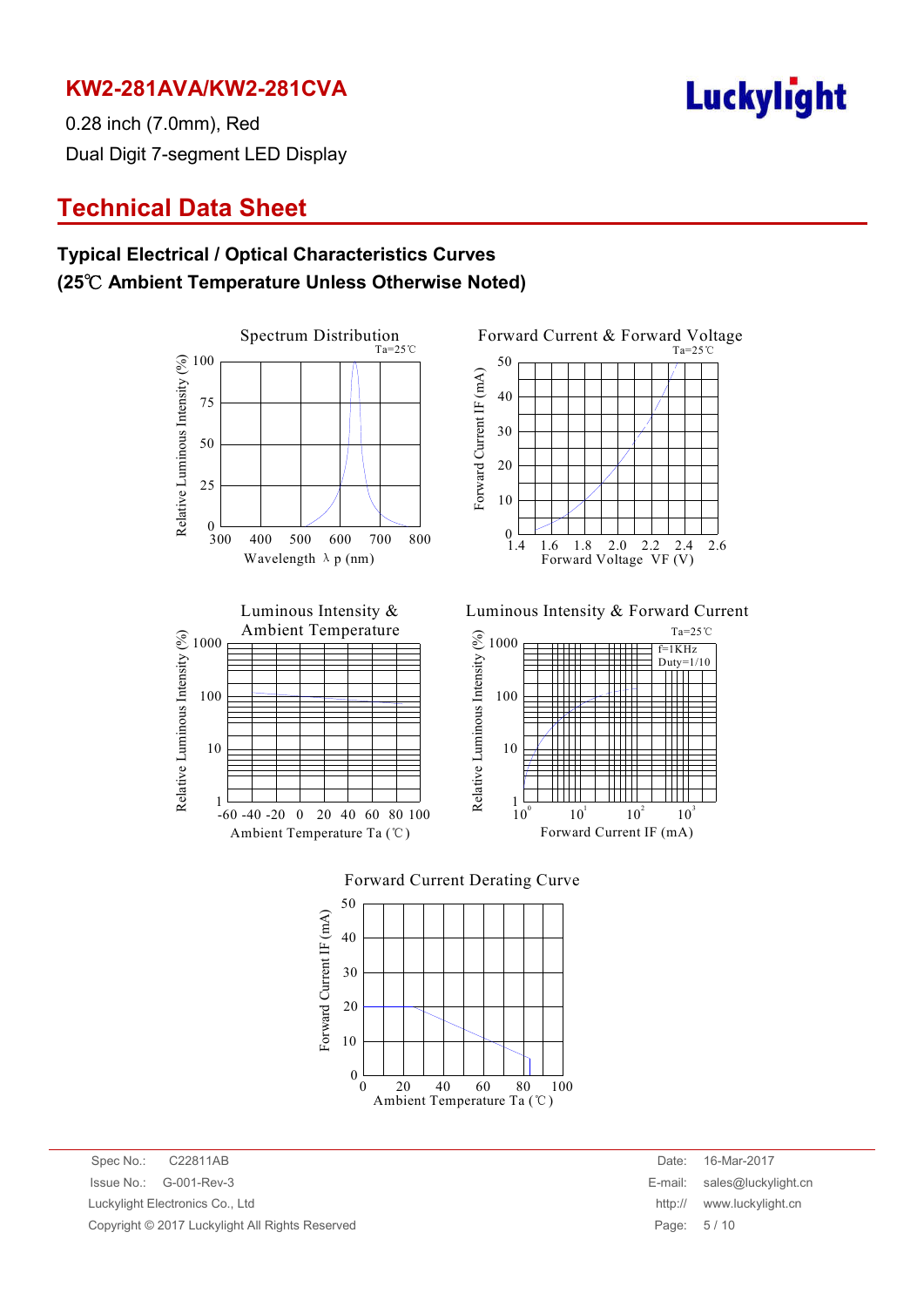Luckylight

0.28 inch (7.0mm), Red Dual Digit 7-segment LED Display

# **Technical Data Sheet**

#### **Packing & Label Specifications:**



| Spec No.: C22811AB                              |  | Date:      | 16-Mar-2017                 |
|-------------------------------------------------|--|------------|-----------------------------|
| $\ssue No.: \qquad G-001-Rev-3$                 |  |            | E-mail: sales@luckylight.cn |
| Luckylight Electronics Co., Ltd                 |  | http://    | www.luckylight.cn           |
| Copyright © 2017 Luckylight All Rights Reserved |  | Page: 6/10 |                             |
|                                                 |  |            |                             |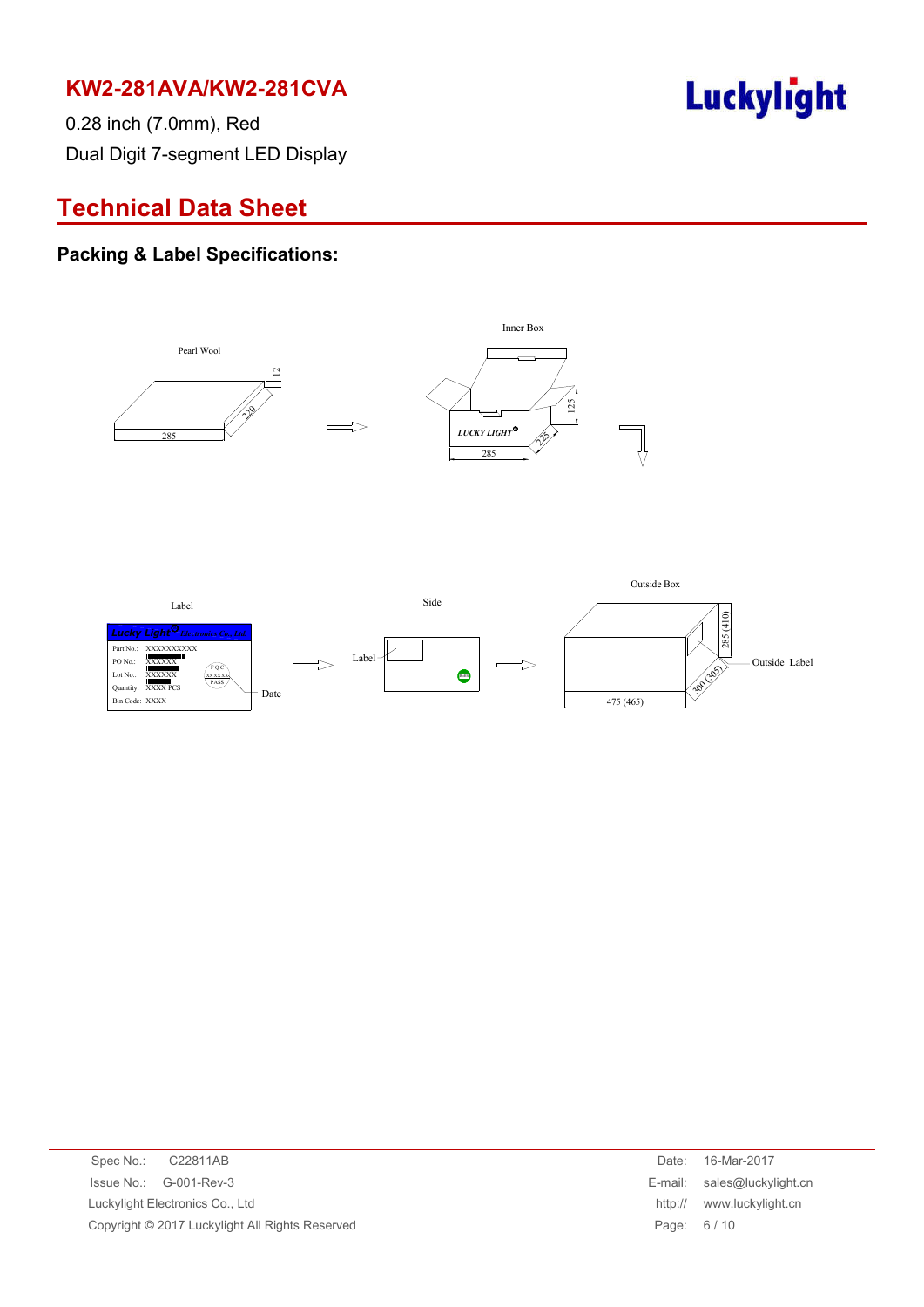

0.28 inch (7.0mm), Red Dual Digit 7-segment LED Display

# **Technical Data Sheet**

#### **Terms and conditions for the usage of this document:**

- a. The information included in this document reflects representative usage scenarios and is intended for technical reference only.
- b. The part number, type, and specifications mentioned in this document are subject to future change and improvement without notice. Before production usage customer should refer to the latest datasheet for the updated specifications.
- c. When using the products referenced in this document, please make sure the product is being operated within the environmental and electrical limits specified in the datasheet. If customer usage exceeds the specified limits, Luckylight will not be responsible for any subsequent issues.
- d. The information in this document applies to typical usage in consumer electronics applications. If customer's application has special reliability requirements or have life-threatening liabilities, such as automotive or medical usage, please consult with Luckylight representative for further assistance.
- e. The contents and information of this document may not be reproduced or re-transmitted without permission by Luckylight.
- f. Over-current-proof
- Customer must apply resistors for protection, otherwise slight voltage shift will cause big current change (Burn out will happen).

g. Storage

- 1. Before opening the package, the LEDs should be kept at 30℃or less and 80%RH or less.
- 2. The LEDs should be used within a year.
- 3. After opening the package, the LEDs should be kept at 30℃or less and 60%RH or less.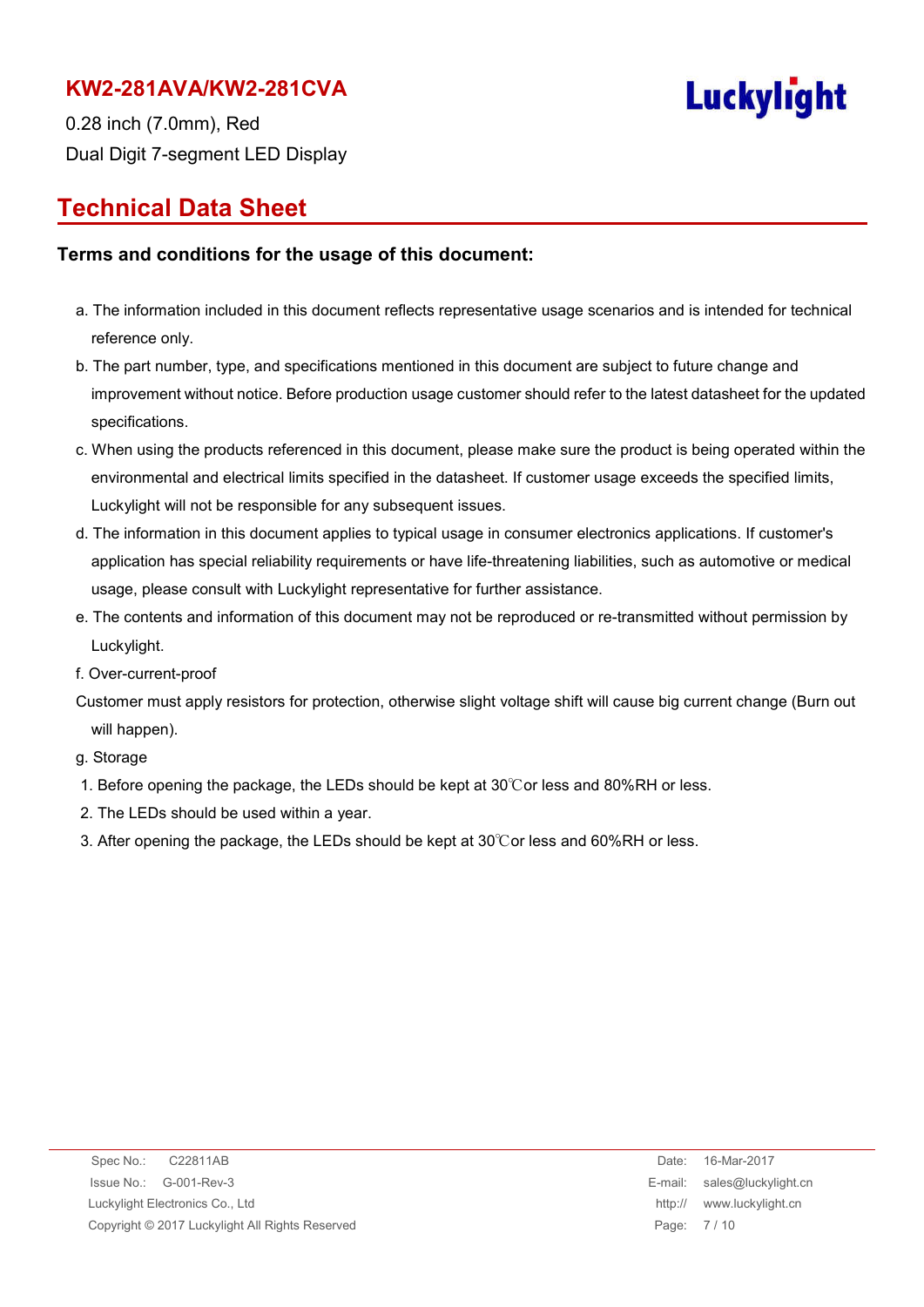

0.28 inch (7.0mm), Red Dual Digit 7-segment LED Display

# **Technical Data Sheet**

#### **Through Hole Display Mounting Method**

#### **Lead Forming:**

- 1. Do not bend the component leads by hand without proper tools.
- 2. The leads should be bent by clinching the upper part of the lead firmly such that the bending force Is not exerted on the plastic body.



#### **Installation:**

- 1. The installation process should not apply stress to the lead terminals.
- 2. When inserting for assembly, ensure the terminal pitch matches the substrate board's hole pitch to prevent spreading or pinching the lead terminals.



3. The component shall be placed at least 5mm from edge of PCB to avoid damage caused excessive heat during wave soldering.



Spec No.: C22811AB Date: 16-Mar-2017  $Is sue No.: G-001-Rev-3$ Luckylight Electronics Co., Ltd. Copyright © 2017 Luckylight All Rights Reserved

| Date:   | 16-Mar-2017         |
|---------|---------------------|
| E-mail: | sales@luckylight.cn |
| http:// | www.luckylight.cn   |
| Page:   | 8/10                |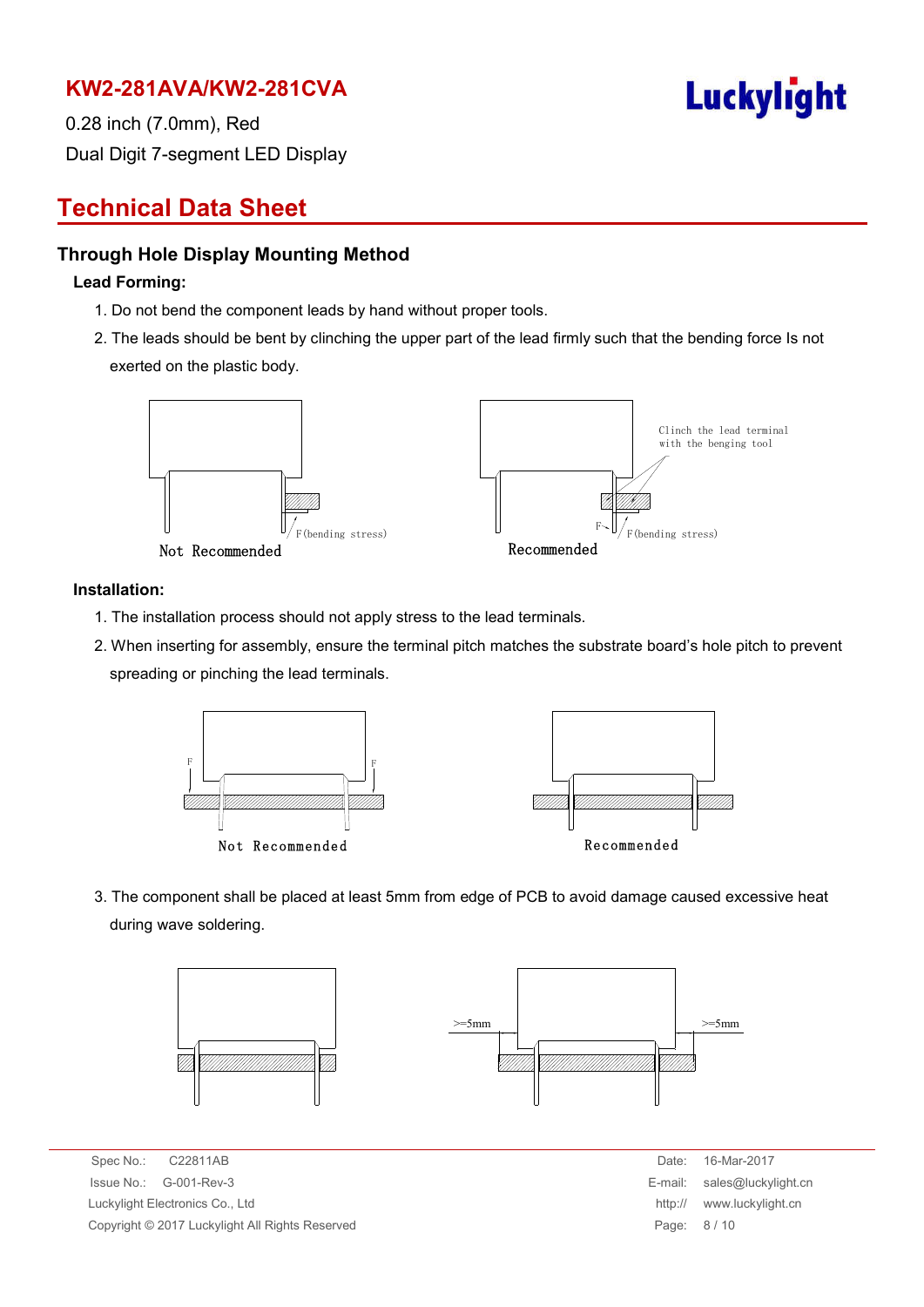

0.28 inch (7.0mm), Red Dual Digit 7-segment LED Display

# **Technical Data Sheet**



#### **Notes:**

- 1. Recommend pre-heat temperature of 105℃ or less (as measured with a thermocouple attached to the LED pins) prior to immersion in the solder wave with a maximum solder bath temperature of 260℃.
- 2. Peak wave soldering temperature between  $245^{\circ}\text{C} \sim 255^{\circ}\text{C}$  for 3 sec (5 sec max).
- 3. Do not apply stress to the epoxy resin while the temperature is above 85℃.
- 4. Fixtures should not incur stress on the component when mounting and during soldering process.
- 5. SAC 305 solder alloy is recommended.
- 6. No more than one wave soldering pass.
- 7. During wave soldering, the PCB top-surface temperature should be kept below 105℃.

#### **Soldering General Notes:**

- 1. Through-hole displays are incompatible with reflow soldering.
- 2. If components will undergo multiple soldering processes, or other processes where the omponents may be subjected to intense heat, please check with luckylight for compatibility.